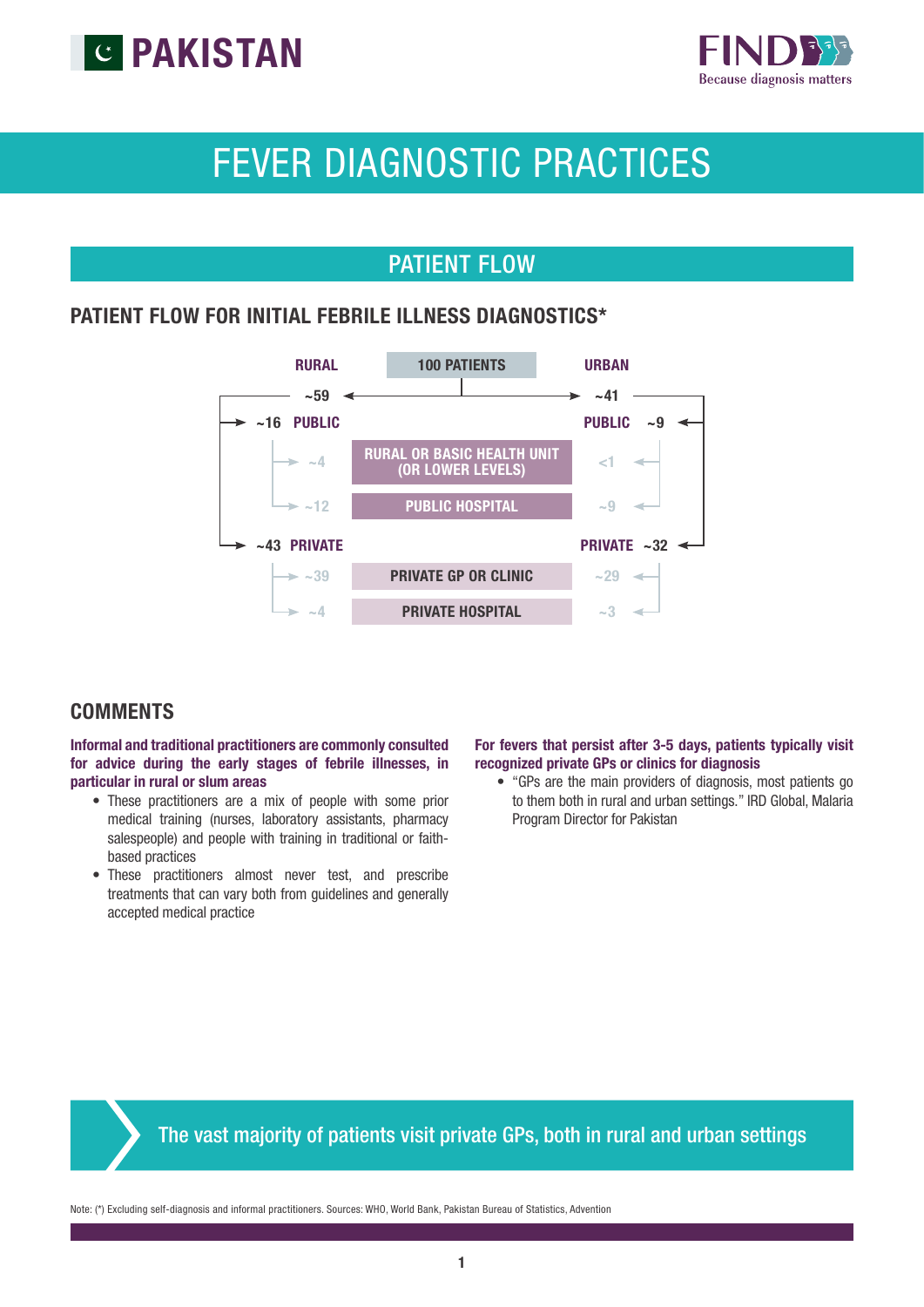

## FEVER AND MALARIA DIAGNOSTIC ALGORITHM AND PRACTICES



All suspected cases of malaria should be tested

Microscopy is preferred over RDTs

All public health centers should be equipped with microscopy equipment capable of diagnosing malaria, including sub-health centers

Type of RDT used: Pf + Pv

LEGEND

**FULLY ALIGNED** 

RARELY OR NOT ALIGNED GENERALLY ALIGNED

diagnosis matters

Severe malaria is treated with injected Artesunate + Artemether Uncomplicated malaria should not be treated until confirmation Pf: Sulfadoxine Pyrimethamine + Artesunate

Pv: Chloroquine + Primaquine

Mixed infections are treated as Pf

### COMPLIANCE WITH INTERNATIONAL GUIDELINES

Treatment is compliant with international guidelines

Diagnostic guidelines have some differences:

• CHWs do not provide malaria tests as per the iCCM guidelines • The iCCM and IMCI/IMAI recommend testing all fevers for malaria





Malaria diagnosis practices in Pakistan favor microscopy testing, and do not recommend testing all febrile patients for malaria

Sources: WHO, Directorate of Malaria Control, interviews, Advention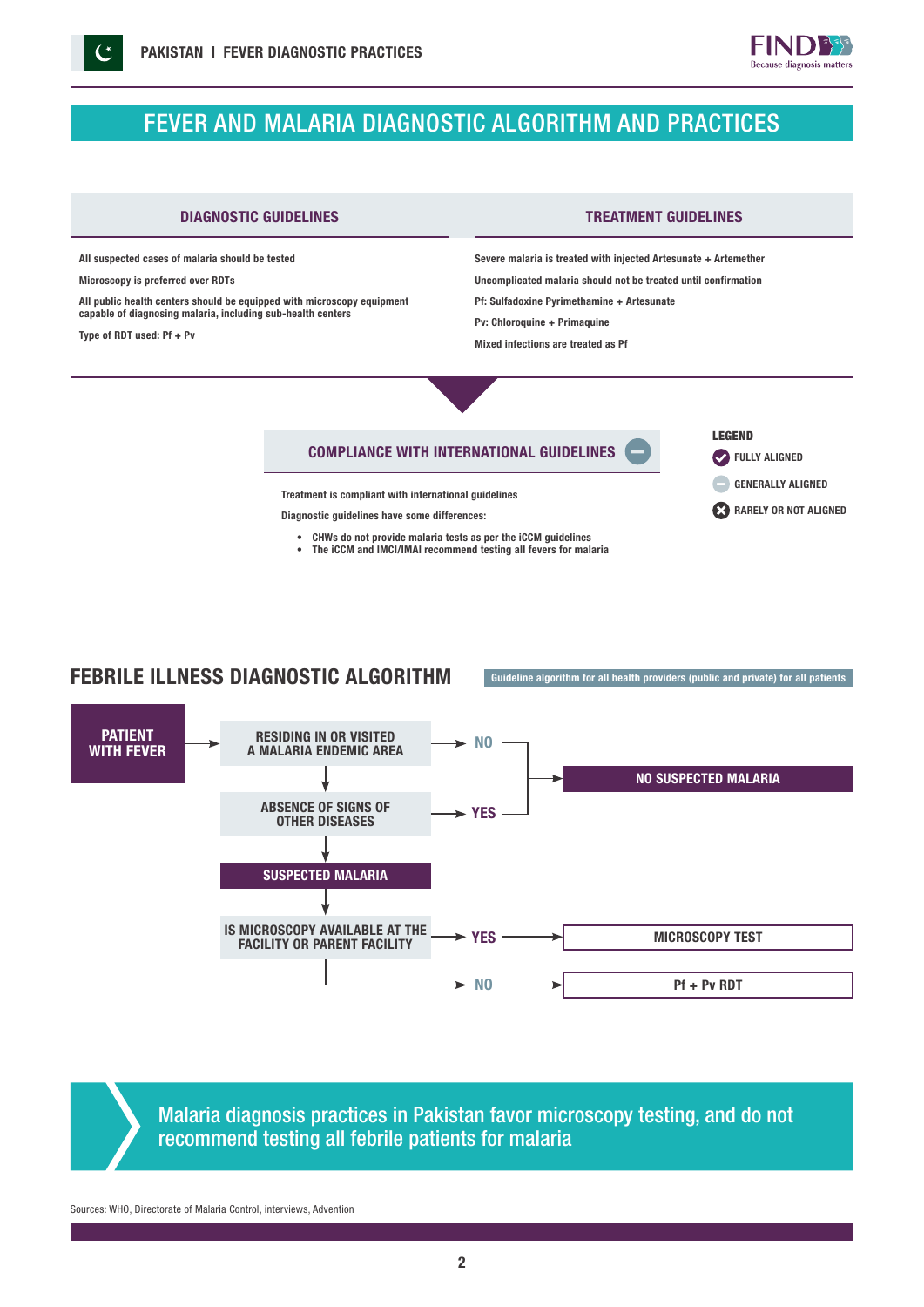$\mathcal{C}$ 



## MALARIA TESTING PRACTICES AT DIFFERENT HEALTH FACILITY LEVELS

| <b>HEALTH</b><br><b>FACILITY</b> |                                                                                            | <b>NUMBER OF</b><br><b>FACILITIES</b> | <b>SHARE OF FEVER</b><br><b>PATIENTS (EST.)</b> | PREFERRED MALARIA<br><b>DIAGNOSTIC TOOL</b> | <b>LEVEL OF RDT USE</b><br>(MALARIA DIAGNOSTIC)                 |
|----------------------------------|--------------------------------------------------------------------------------------------|---------------------------------------|-------------------------------------------------|---------------------------------------------|-----------------------------------------------------------------|
|                                  | <b>Public Hospital</b><br>(Tehesil HQ,<br>District HQ or<br>Teaching)                      | 427                                   | 21 <sub>%</sub>                                 | <b>Microscopy</b>                           | None / Limited                                                  |
| PUBLIC                           | <b>Rural Health</b><br><b>Center</b>                                                       | 638                                   | 2%                                              | <b>Microscopy</b>                           | None / Limited,<br>mainly in Global Fund<br>supported districts |
|                                  | <b>Basic Health</b><br><b>Center</b>                                                       | 4,996                                 | 2%                                              | <b>Microscopy</b>                           | Moderate, mainly in<br>Global Fund supported<br>districts       |
|                                  | <b>Facilities</b><br><b>Dependent on</b><br><b>Rural or Basic</b><br><b>Health Centers</b> | 4,413                                 | $\leq 1$ %                                      | <b>Microscopy</b>                           | None / Limited                                                  |
|                                  |                                                                                            |                                       |                                                 |                                             |                                                                 |
| PRIVATE                          | <b>Private Hospital</b>                                                                    | $~1$ -725                             | 7 <sub>%</sub>                                  | <b>Microscopy</b>                           | None / Limited                                                  |
|                                  | <b>Private GP or</b><br>clinic                                                             | $~50K$ *                              | <b>68%</b>                                      | <b>Microscopy</b>                           | None / Limited,<br>mainly in Global Fund<br>supported districts |

RDTs are mostly used in districts supported by the Global Fund, but remain vastly less common than microscopy tests

Note: (\*) estimate based on the number of board certified physicians. Sources: interviews, National MoH, Advention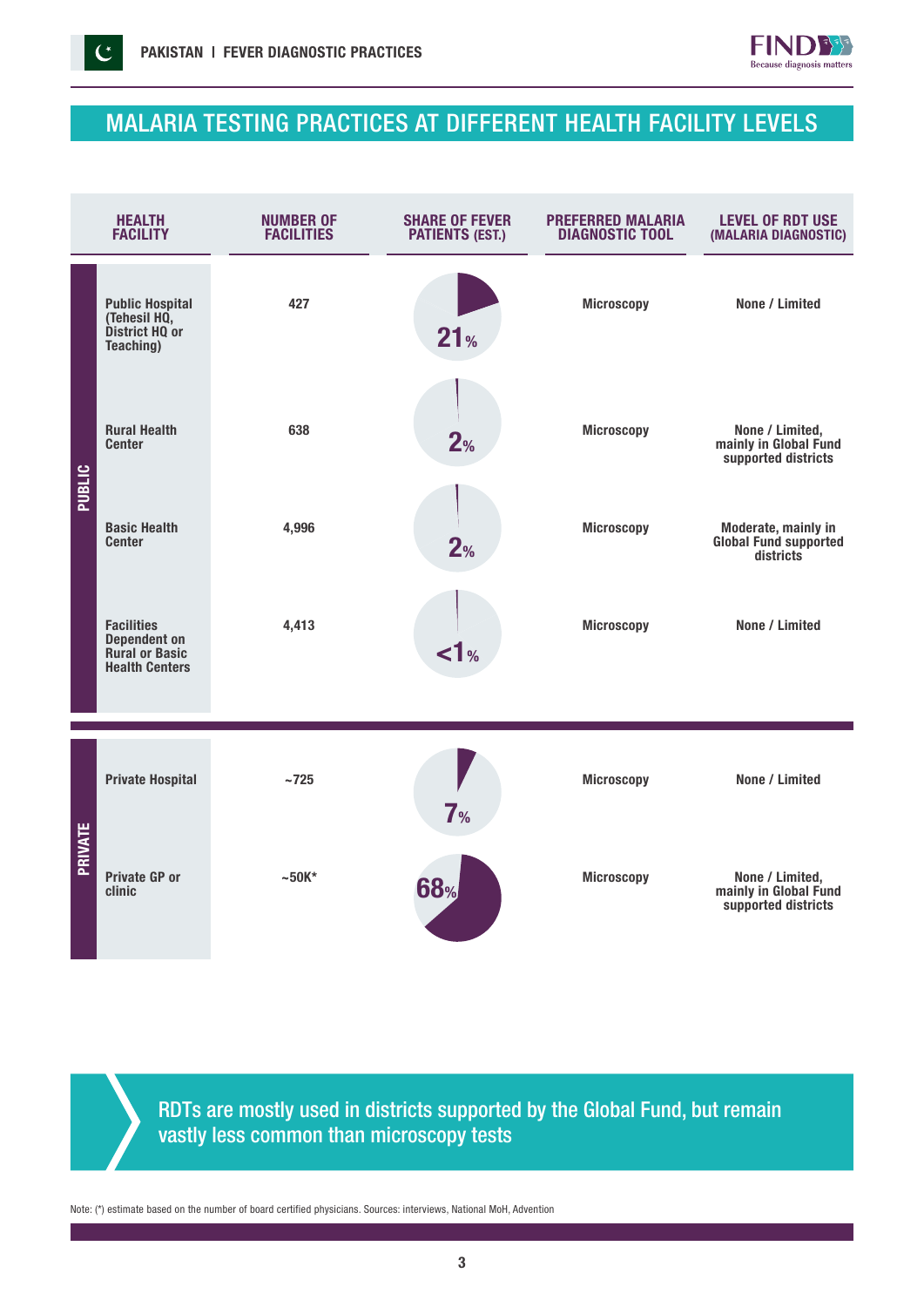

## MALARIA TESTING LANDSCAPE

|                                                                 |                                                                 | <b>PRIORITY COUNTRIES*</b> |                              |                                       |                                             |                           |                                                 |                              |
|-----------------------------------------------------------------|-----------------------------------------------------------------|----------------------------|------------------------------|---------------------------------------|---------------------------------------------|---------------------------|-------------------------------------------------|------------------------------|
|                                                                 |                                                                 | ★<br><b>VIET NAM</b>       | <b>CAMBODIA</b>              | <b>S. AFRICA</b>                      | $_{\odot}$<br><b>INDIA</b>                  | <b>PAKISTAN</b>           | <b>MYANMAR</b>                                  | <b>THAILAND</b>              |
|                                                                 |                                                                 |                            |                              |                                       |                                             |                           |                                                 |                              |
|                                                                 | <b>Population (M)</b>                                           | 95                         | 16                           | 56                                    | 1,324                                       | 193                       | 53                                              | 69                           |
|                                                                 | <b>Healthcare</b><br>expenditures per<br>capita (\$)            | 115-120                    | 65-70                        | 84                                    | 60-70                                       | 35-40                     | $55 - 59$                                       | 217-225                      |
|                                                                 | <b>Health insurance</b><br>coverage                             | ~170%                      | $\overline{\phantom{0}}$     | $~16\% = >$<br>NHI                    | $~10\%$                                     | ~19%                      | <b>Negligible</b>                               | $-98%$                       |
| <b>HEALTHCARE</b><br><b>INFRASTRUCTURE</b>                      | <b>Universal health</b><br>coverage index                       | 73                         | 55                           | 67                                    | 56                                          | 40                        | 60                                              | 75                           |
|                                                                 | <b>Patients with fever</b><br>being tested $(%)**$              | 80%                        | 69%                          | 82%                                   | 71%                                         | 68%                       | 55%                                             | 83%                          |
|                                                                 | <b>Main distribution</b><br>network                             | <b>NIMPE</b>               | <b>CNM</b>                   | <b>NDOH</b>                           | <b>State</b><br><b>MoHs</b>                 | Mix<br>public/<br>private | NVBDCP/<br><b>CMSD</b>                          | <b>BVBD</b>                  |
|                                                                 |                                                                 |                            |                              |                                       |                                             |                           |                                                 |                              |
|                                                                 | Last year total malaria<br>funding (\$M)                        | 16                         | 20                           | 24                                    | 226                                         | 38                        | 78                                              | 21                           |
| <b>MALARIA</b>                                                  | <b>Share of government</b><br>funding $(\bar{\%})$              | ~18%                       | $~1.3\%$                     | $~100\%$                              | $~1.73\%$                                   | ~158%                     | ~18%                                            | $-40%$                       |
| <b>DIAGNOSTIC</b><br><b>FUNDING &amp;</b><br><b>PROCUREMENT</b> | <b>Main procurement</b><br>decision maker                       | <b>NMCP</b>                | CNM/<br><b>UNOPS</b>         | NDOH /<br><b>Malaria</b><br>programme | <b>National</b><br>and state<br><b>MoHs</b> | GF /<br><b>NMCP</b>       | NMCP/<br><b>PMI</b>                             | <b>NMCP</b>                  |
|                                                                 | <b>Procurement</b><br>concentration level                       | <b>High</b>                | <b>High</b>                  | High                                  | Low                                         | <b>Medium</b>             | <b>Medium</b>                                   | High                         |
|                                                                 |                                                                 |                            |                              |                                       |                                             |                           |                                                 |                              |
|                                                                 | <b>Health facilities</b><br>performing RDTs                     | <b>Health</b><br>posts     | Lower<br>level<br>facilities | Lower<br>level<br>facilities          | Sub-<br>Health/<br><b>Primary</b><br>HC     | GPs,<br>clinics           | Lower<br>level<br>facilities,<br><b>clinics</b> | Lower<br>level<br>facilities |
| <b>MALARIA</b><br><b>DIAGNOSTIC</b><br><b>PRACTICES</b>         | <b>Share of RDT in</b><br>malaria diagnostic<br>(% of patients) | ~19%                       | ~174%                        | ~163%                                 | ~13%                                        | $~20\%$                   | $-96%$                                          | $-5%$<br><b>Yes</b><br>High  |
|                                                                 | <b>Community HCW RDT</b><br>knowledge                           | <b>Yes</b>                 | <b>Yes</b>                   | <b>Yes</b>                            | <b>No</b>                                   | <b>Yes</b>                | <b>Yes</b>                                      |                              |
|                                                                 | <b>Quality management</b><br>system performance                 | <b>High</b>                | <b>Medium</b>                | High                                  | <b>Medium</b>                               | <b>Medium</b>             | Low                                             |                              |

NIMPE: National Institute of Malaria, Parasitology, and Entomology (also CNM); NDOH: National Department of Health; MoH: Ministry of Health; NVBDCP: National Vector Borne Disease Control Programme; CMSD: Central Medical Store Depot; BVBD: Bureau of Vector-Borne Disease;

NMCP: National Malaria Control Programme; UNOPS: United Nations Office for Project Services; GF: The Global Fund; PMI: Project Management Institute

Notes: (\*) Last available year; (\*\*) As per Advention's assumption based on interviews (base case scenario). Sources: WHO, World Bank, GF, interviews, Advention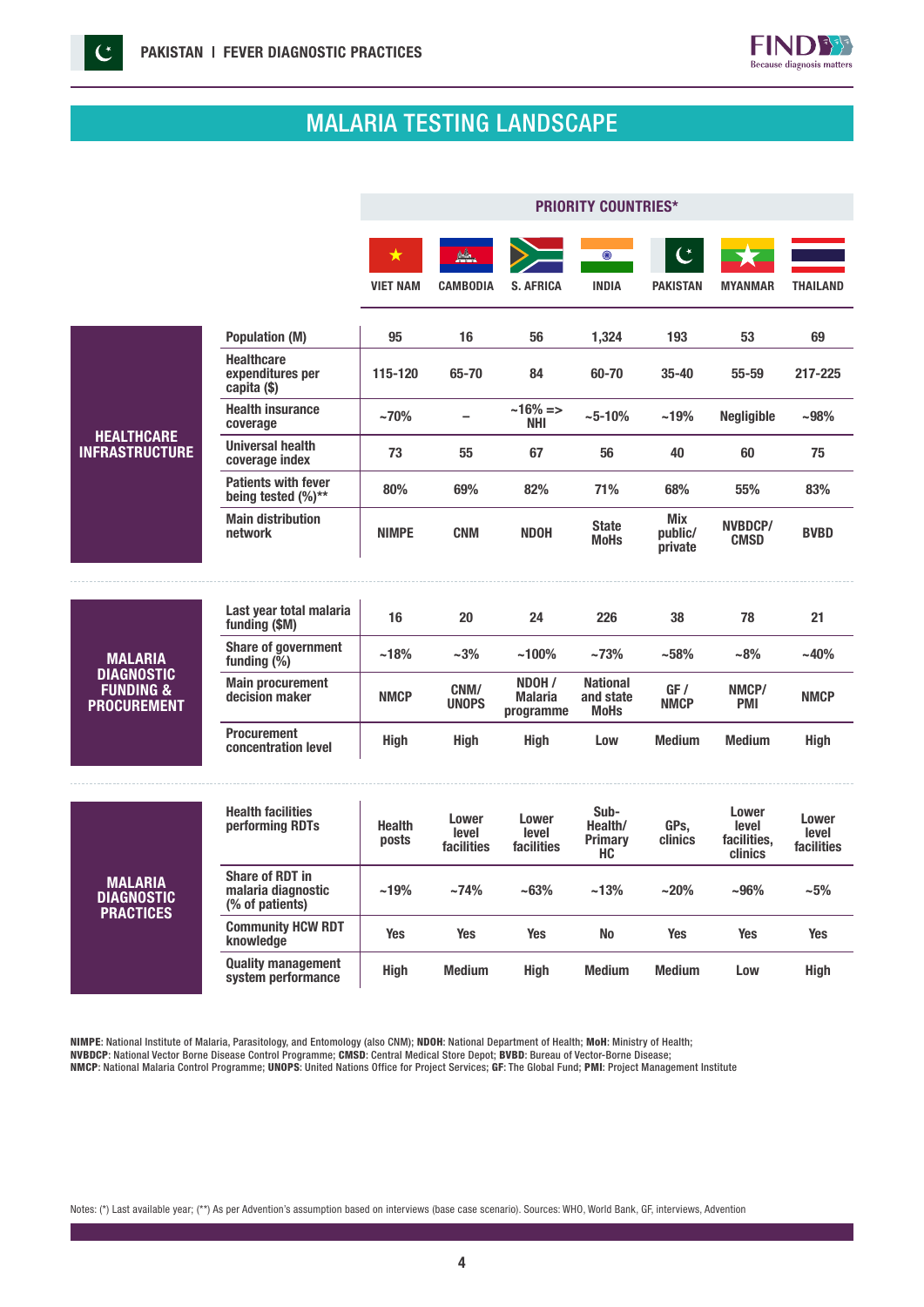

## MALARIA RDT STAKEHOLDERS MAP



### LEGEND

HEAVY USE OF DONOR'S PROCUREMENT POOLING SYSTEM  $\overleftrightarrow{\mathbf{x}}$  use of Donor's procurement pooling system

Malaria RDTs are mostly financed by international donors, except in India, Pakistan and South Africa

NMCPs are key decision makers regarding RDT selection in all countries

Source: Advention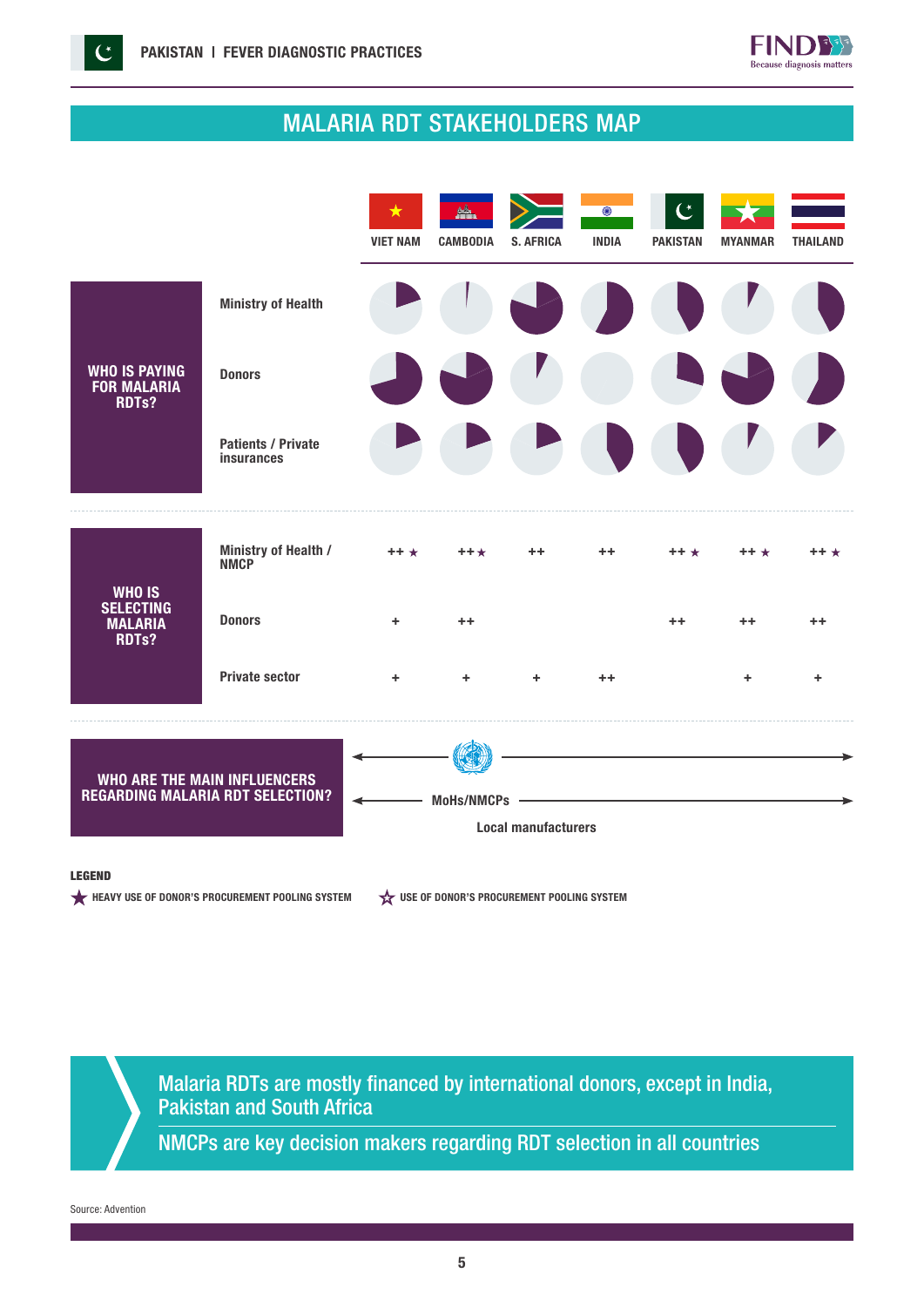

## MALARIA TESTING PRACTICES



### MALARIA TESTS PERFORMED IDENTIFIED MALARIA RDTs USED

| CareStart Malaria HRP2 / pLDH (P.f. / P.v.)<br>Combo |                                                                |                                                                        |  |  |
|------------------------------------------------------|----------------------------------------------------------------|------------------------------------------------------------------------|--|--|
| Pf-HRP2                                              | $0.22$ \$ / test                                               | <b>ACCESSBIO</b><br>CareStart <sup>-</sup><br><b>Malaria HRP2 (Pf)</b> |  |  |
| <b>Pv-pLDH</b>                                       | >700K RDTs<br>since 2015                                       | CareStart <sup>-</sup><br>Malaria                                      |  |  |
|                                                      | CareStart Malaria HRP2 / pLDH (P.f. / P. pan.)<br><b>Combo</b> |                                                                        |  |  |
| <b>Pf-HRP2</b>                                       | $0.27$ \$ / test                                               | <b>CESSBIO</b>                                                         |  |  |

| Any malaria<br>with<br>pLDH-pan | >600K RDTs<br>since 2014 |  |
|---------------------------------|--------------------------|--|

**Pf-HRP** 

| SD Bioline Malaria Ag. P.f. / P.f. / P.v. |                          |             |  |  |
|-------------------------------------------|--------------------------|-------------|--|--|
| f-HRP2 and<br>pLDH-pf                     | $-0.25$ \$ / test        | Abbott<br>÷ |  |  |
| <b>Pv-pLDH</b>                            | >500K RDTs<br>since 2017 |             |  |  |

 $\bullet$ 

Malaria testing is mainly performed by microscopy, but the number of RDTs used has increased significantly in recent years as the Global Fund increased operations

Tests used are all combo tests to discern Pf and Pv for case management